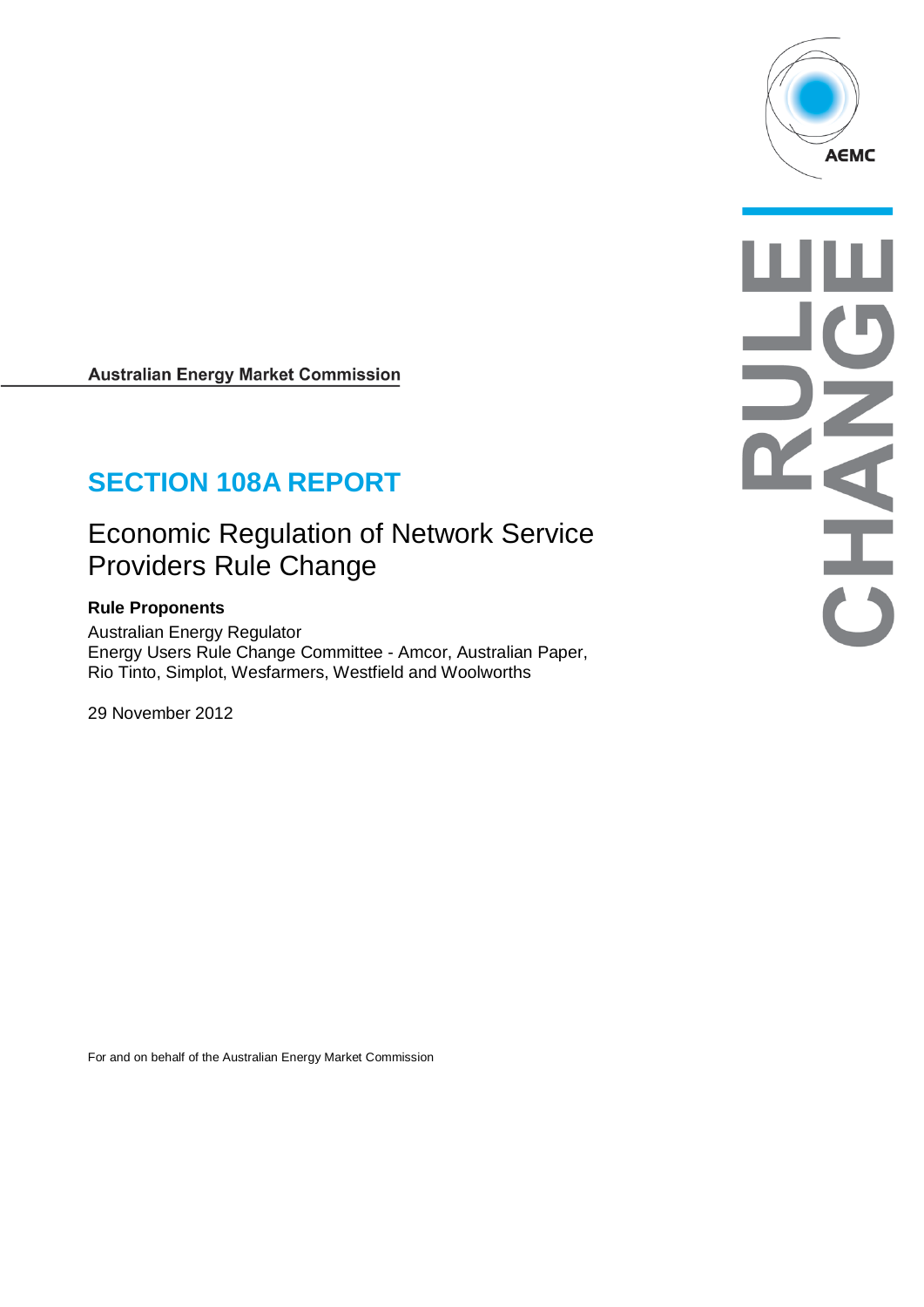### **Purpose of report**

The Australian Energy Market Commission (AEMC or Commission) is required under section 108A of the National Electricity Law (NEL) to publicly report on rules not made within 12 months of the publication of the notification of the commencement of the rule change process.

This report relates to the consolidated *Economic Regulation of Network Service Providers* rule change request which has taken approximately 13 months from when the AEMC formally initiated the rule change process to completion.

#### **Background**

On 29 September 2011, the Australian Energy Regulator (AER) submitted two rule change requests. One rule change request related to various aspects of the economic regulation of electricity transmission and distribution services under the National Electricity Rules (NER) and the other related to the framework for the determination of the rate of return for gas services under the National Gas Rules (NGR).

On 20 October 2011, the AEMC gave notices under section 95 of the NEL and section 303 of the NGL to initiate and assess the AER's rule change requests. The NER rule change request was initiated as the *Economic Regulation of Network Service Providers rule change request* and NGR rule change request was initiated as the *Price and Revenue Regulation of Gas Services* rule change request.

On 18 October 2011, the AEMC received a rule change request from an Energy Users' Rule Change Committee representing Amcor, Australian Paper, Rio Tinto, Simplot, Wesfarmers, Westfield and Woolworths (EURCC). This rule change related to the calculation of return on debt as part of the overall rate of return under Chapters 6 and 6A of the NER (the *Calculation of Return on Debt for Electricity Network Businesses* rule change request). This was also one of the issues dealt with in the AER's rule change request under the NER.

Given that the AER's rule change request raised issues in the rules on similar subject matter to the EURCC's rule change request, on 3 November 2011, the AEMC gave notice under section 93(1)(a) of the NEL to consolidate the *Calculation of Return on Debt for Electricity Network Businesses* rule change request with the AER's *Economic Regulation of Network Service Providers* rule change request. The result of this consolidation was the creation of a new consolidated rule change request that would run to the same process and timetable as the original AER rule change request.

In addition, given the interdependency of issues and the AER's proposed rules seeking to establish a common rate of return framework under the NGR and the NER, the AEMC decided to consider the *Price and Revenue Regulation of Gas Services* rule change request and the consolidated *Economic Regulation of Network Service Providers* rule change request under the same process and timetable.

The final rule determination and the final rule on the consolidated *Economic Regulation of Network Service Providers* rule change request were published together with the final rule determination and the final rule on *Price and Revenue Regulation of Gas Services* rule change request in the same document on 29 November 2012. The rule change process took approximately 13 months before the final rule determinations were made.

#### **Reason for the final rule determination not being made within 12 months**

The final rule determination on the consolidated *Economic Regulation of Network Service Providers* rule change request was not made within 12 months of the publication of the initiation of the consolidated rule request notice under section 95 of the NEL as a result of the detailed and complex nature of the rule change request and the additional rounds of consultation that were undertaken.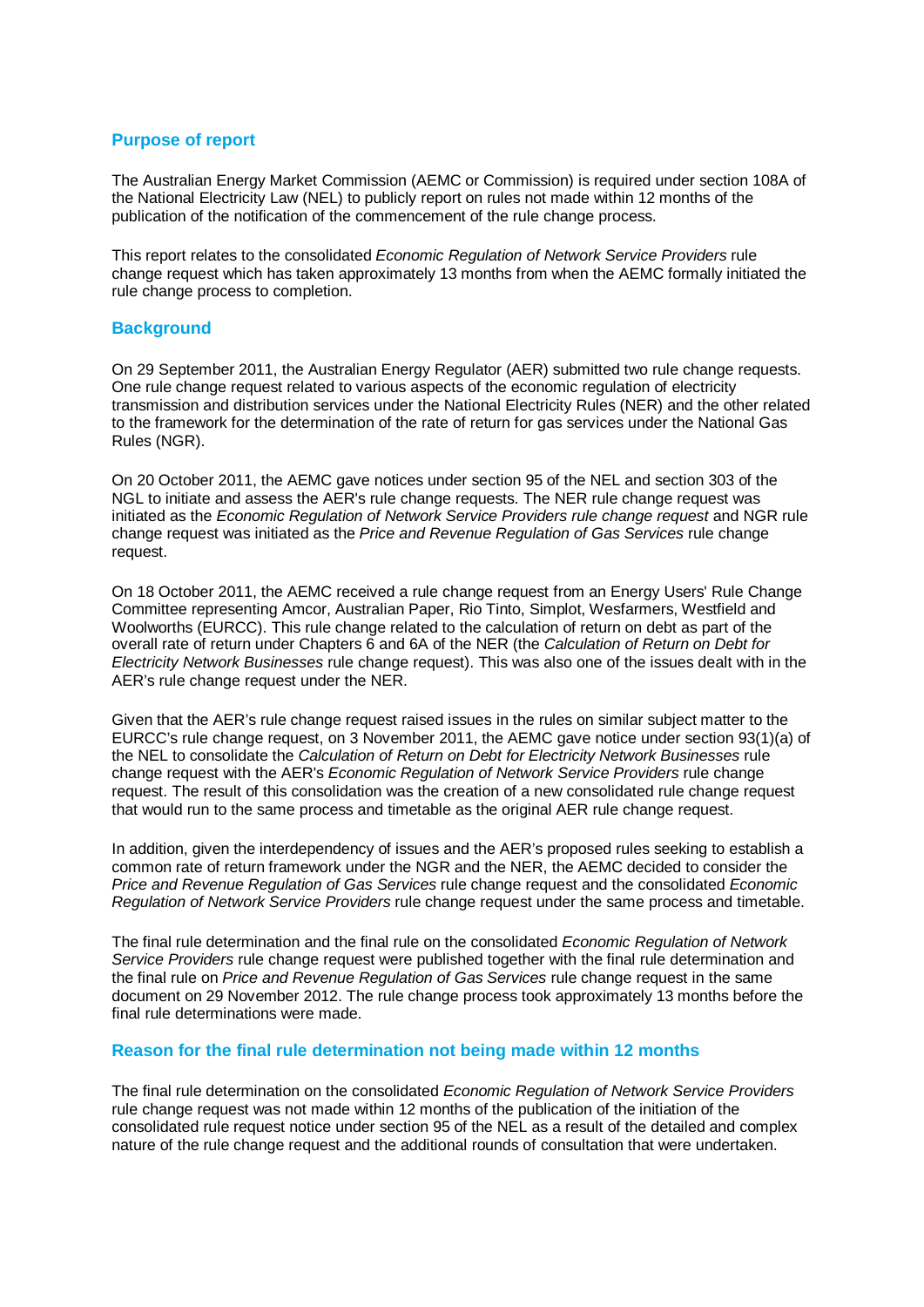The rule change request required consideration of many substantive areas that would have had a significant impact on the way the electricity businesses are being regulated. In particular, the areas covered by the rule change request included changes to:

- the rate of return frameworks;
- the capital and operating expenditure frameworks;
- the expenditure incentive arrangements; and
- the regulatory determination process.

Given the substantive nature of the issues, the Commission anticipated a high level of interest from stakeholders and determined that a thorough consultation process that included extra stages of consultation compared to the standard rule change process under the NEL was necessary.

As identified at the time of commencing the rule change request, the additional rounds of consultations have been necessary in this rule change process given the complexity of the issues raised, the amount of stakeholder input and the level of analysis required. To ensure the Commission's assessment of the rule change request was robust, credible and would promote an outcome that was consistent with, and would contribute to, the achievement of the national electricity objective, the Commission made the decisions, when necessary, to extend the periods of time for considering the rule change request.

The Commission received a total of 167 submissions and met with many stakeholders during this rule change process.

The process that the Commission has undertaken on this rule change request is set out below.

#### **Consultation Process**

On 20 October 2011, the AEMC issued a consultation paper on the AER's NER and NGR rule change requests. On 3 November 2011, the AEMC also issued a consultation paper on the EURCC rule change request. The time period for making the draft rule determination was also extended at that time to 26 July 2012.

A public forum on 23 November 2011 was also held in Brisbane to facilitate discussion on the rule change. Submissions on the two consultation papers closed on 8 December 2011. A total of 65 submissions (including supplementary submissions) were received of which 21 were received after the submission closing date.

On 2 March 2012, the AEMC published a directions paper. The directions paper explained the AEMC's initial position on the issues raised and set out its next steps to progress the rule change request. A series of workshops were also held on 2 April 2012 in Melbourne to discuss some of the key issues raised in the directions paper. Submissions on the directions paper closed on 16 April 2012 after an 8 week consultation period. A total of 38 submissions (including supplementary submissions) were received of which 19 were received after the submission closing date.

The AEMC held a further public forum in Sydney on 9 May 2012 with Professors Littlechild and Yarrow. Professors Littlechild and Yarrow presented on the papers they provided for the AEMC's directions paper, which provided stakeholders with the opportunity to raise questions with them.

The AEMC also held a workshop with stakeholders in Sydney on 18 May 2012 to discuss specific cost of debt issues as part of the rate of return framework under the NER and the NGR.